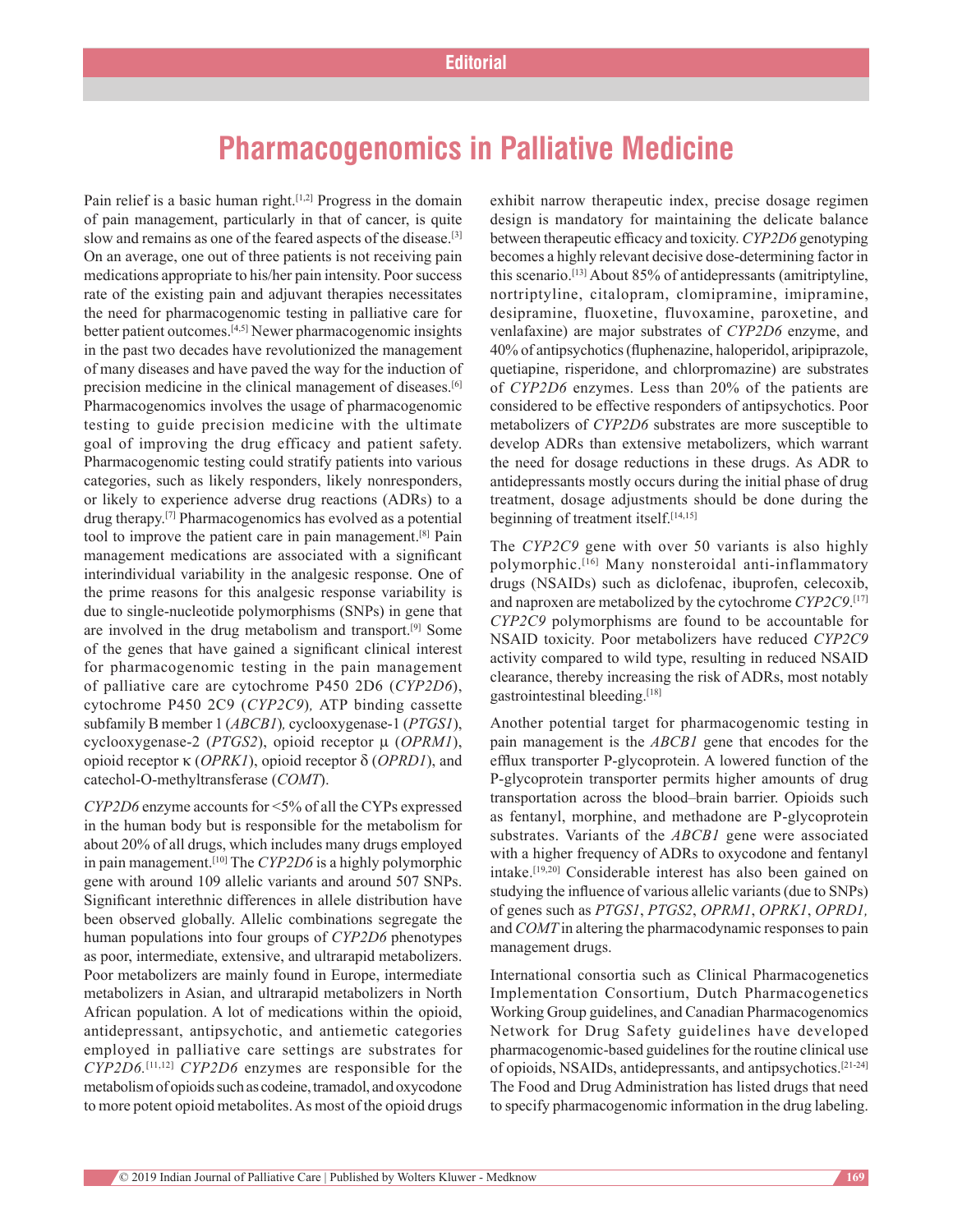Pharmacogenomic information can appear in different sections of the labeling depending on the actions that need to be addressed.[25] Other regulatory agencies can also come up with such drug list that could reveal potential pharmacogenomic information so that specific actions could be taken based on the biomarker information.

Patients who received pharmacogenomic-guided care have reported a better understanding of pharmacogenomics and were more receptive toward the use of their pharmacogenomic information than traditional care patients but have expressed concerns over insurance coverage, employment discrimination, and skepticism about the usage of their pharmacogenomic results. These concerns should be duly addressed by all the stakeholders involved in pharmacogenomic testing.[26] National regulations on pharmacogenomic testing with specific reporting and interpretation templates are required to avoid any ambiguity among patients and health-care professionals.[27] With the advancement of genomic technologies, today genotyping results provide an exciting opportunity for the precise pain management in the palliative care within few hours requiring only short turnaround time for pharmacogenomic analysis with high sensitivity and specificity. Since Indian population has considerable interethnic genomic variations when compared with the Western population due to rich tapestry of cultures and ecologies,[28] pharmacogenomics is an exhilarating field for researchers for establishing reference human genome and identifying novel mutations in the Indian population. Integration of pharmacogenomic and onco-pharmacist expertise into palliative care policy, research, and practice in clinical settings would greatly improve the provision of appropriate pain relief and consequent improvement of the quality of life to patients suffering from cancer and other terminal stage illnesses.

## **Acknowledgments**

I am thankful to Dr. TMA Pai endowment chair in "Translational Research".

Head, Department of Pharmacy Practice, Manipal College of Pharmaceutical Sciences, Manipal Academy of Higher Education, Manipal, Karnataka, India

**Address for correspondence:** Dr. Mahadev Rao, Head, Department of Pharmacy Practice, Manipal College of Pharmaceutical Sciences, Manipal Academy of Higher Education, Manipal ‑ 576 104,

**Mahadev Rao**

Karnataka, India. E‑mail: mahadev.rao@manipal.edu

## **References**

- 1. Lipman AG. Pain as a human right: The 2004 global day against pain. J Pain Palliat Care Pharmacother 2005;19:85-100.
- 2. Brennan F. Palliative care as an international human right. J Pain Symptom Manage 2007;33:494-9.
- 3. Lemay K, Wilson KG, Buenger U, Jarvis V, Fitzgibbon E, Bhimji K, *et al.* Fear of pain in patients with advanced cancer or in patients with chronic noncancer pain. Clin J Pain 2011;27:116-24.
- 4. Schork NJ. Personalized medicine: Time for one-person trials. Nature 2015;520:609-11.
- 5. Chwistek M. Recent advances in understanding and managing cancer pain. F1000Res 2017;6:945.
- 6. Kalow W. Human pharmacogenomics: The development of a science. Hum Genomics 2004;1:375-80.
- 7. Maliepaard M, Nofziger C, Papaluca M, Zineh I, Uyama Y, Prasad K, *et al.* Pharmacogenetics in the evaluation of new drugs: A multiregional regulatory perspective. Nat Rev Drug Discov 2013;12:103-15.
- 8. Saba R, Kaye AD, Urman RD. Pharmacogenomics in pain management. Anesthesiol Clin 2017;35:295-304.
- 9. Peiró AM, Planelles B, Juhasz G, Bagdy G, Libert F, Eschalier A, *et al.* Pharmacogenomics in pain treatment. Drug Metab Pers Ther 2016;31:131-42.
- 10. Zanger UM, Schwab M. Cytochrome P450 enzymes in drug metabolism: Regulation of gene expression, enzyme activities, and impact of genetic variation. Pharmacol Ther 2013;138:103-41.
- 11. Løvlie R, Daly AK, Matre GE, Molven A, Steen VM. Polymorphisms in CYP2D6 duplication-negative individuals with the ultrarapid metabolizer phenotype: A role for the CYP2D6 \* 35 allele in ultrarapid metabolism? Pharmacogenetics 2001;11:45-55.
- 12. Gopisankar MG. CYP2D6 pharmacogenomics*.* Egypt J Med Hum Genet 2017*;*18:309-13*.*
- 13. Somogyi AA, Barratt DT, Coller JK. Pharmacogenetics of opioids. Clin Pharmacol Ther 2007;81:429-44.
- 14. Kirchheiner J, Brøsen K, Dahl ML, Gram LF, Kasper S, Roots I, *et al.* CYP2D6 and CYP2C19 genotype-based dose recommendations for antidepressants: A first step towards subpopulation‑specific dosages. Acta Psychiatr Scand 2001;104:173-92.
- 15. Cacabelos R, Hashimoto R, Takeda M. Pharmacogenomics of antipsychotics efficacy for schizophrenia. Psychiatry Clin Neurosci 2011;65:3-19.
- 16. Visser LE, van Schaik RH, van Vliet M, Trienekens PH, De Smet PA, Vulto AG, *et al.* Allelic variants of cytochrome P450 2C9 modify the interaction between nonsteroidal anti‑inflammatory drugs and coumarin anticoagulants. Clin Pharmacol Ther 2005;77:479-85.
- 17. Van Booven D, Marsh S, McLeod H, Carrillo MW, Sangkuhl K, Klein TE, *et al.* Cytochrome P450 2C9-CYP2C9. Pharmacogenet Genomics 2010;20:277-81.
- 18. Pilotto A, Seripa D, Franceschi M, Scarcelli C, Colaizzo D, Grandone E, *et al.* Genetic susceptibility to nonsteroidal anti‑inflammatory drug-related gastroduodenal bleeding: Role of cytochrome P450 2C9 polymorphisms. Gastroenterology 2007;133:465-71.
- 19. Park HJ, Shinn HK, Ryu SH, Lee HS, Park CS, Kang JH*.* Genetic polymorphisms in the ABCB1 gene and the effects of fentanyl in Koreans. Clin Pharmacol Ther 2007;81:539-46.
- 20. Zwisler ST, Enggaard TP, Noehr-Jensen L, Mikkelsen S, Verstuyft C, Becquemont L, *et al.* The antinociceptive effect and adverse drug reactions of oxycodone in human experimental pain in relation to genetic variations in the OPRM1 and ABCB1 genes. Fundam Clin Pharmacol 2010;24:517-24.
- 21. Hicks JK, Swen JJ, Thorn CF, Sangkuhl K, Kharasch ED, Ellingrod VL, *et al.* Clinical pharmacogenetics implementation consortium guideline for CYP2D6 and CYP2C19 genotypes and dosing of tricyclic antidepressants. Clin Pharmacol Ther 2013;93:402-8.
- 22. Crews KR, Gaedigk A, Dunnenberger HM, Klein TE, Shen DD, Callaghan JT, *et al.* Clinical pharmacogenetics implementation consortium (CPIC) guidelines for codeine therapy in the context of cytochrome P450 2D6 (CYP2D6) genotype. Clin Pharmacol Ther 2012;91:321-6.
- 23. Swen JJ, Nijenhuis M, van Rhenen M, de Boer-Veger NJ, Buunk AM, Houwink EJ, *et al.* Pharmacogenetic information in clinical guidelines: The European perspective. Clin Pharmacol Ther 2018;103:795-801.
- 24. Ross CJ, Visscher H, Sistonen J, Brunham LR, Pussegoda K, Loo TT, *et al.* The Canadian pharmacogenomics network for drug safety: A model for safety pharmacology. Thyroid 2010;20:681-7.
- 25. FDA. Table of Pharmacogenomic Biomarkers in Drug Labeling. Available from: https://www.fda.gov/drugs/scienceresearch/ ucm572698.htm. [Last accessed on 2019 Mar 15].